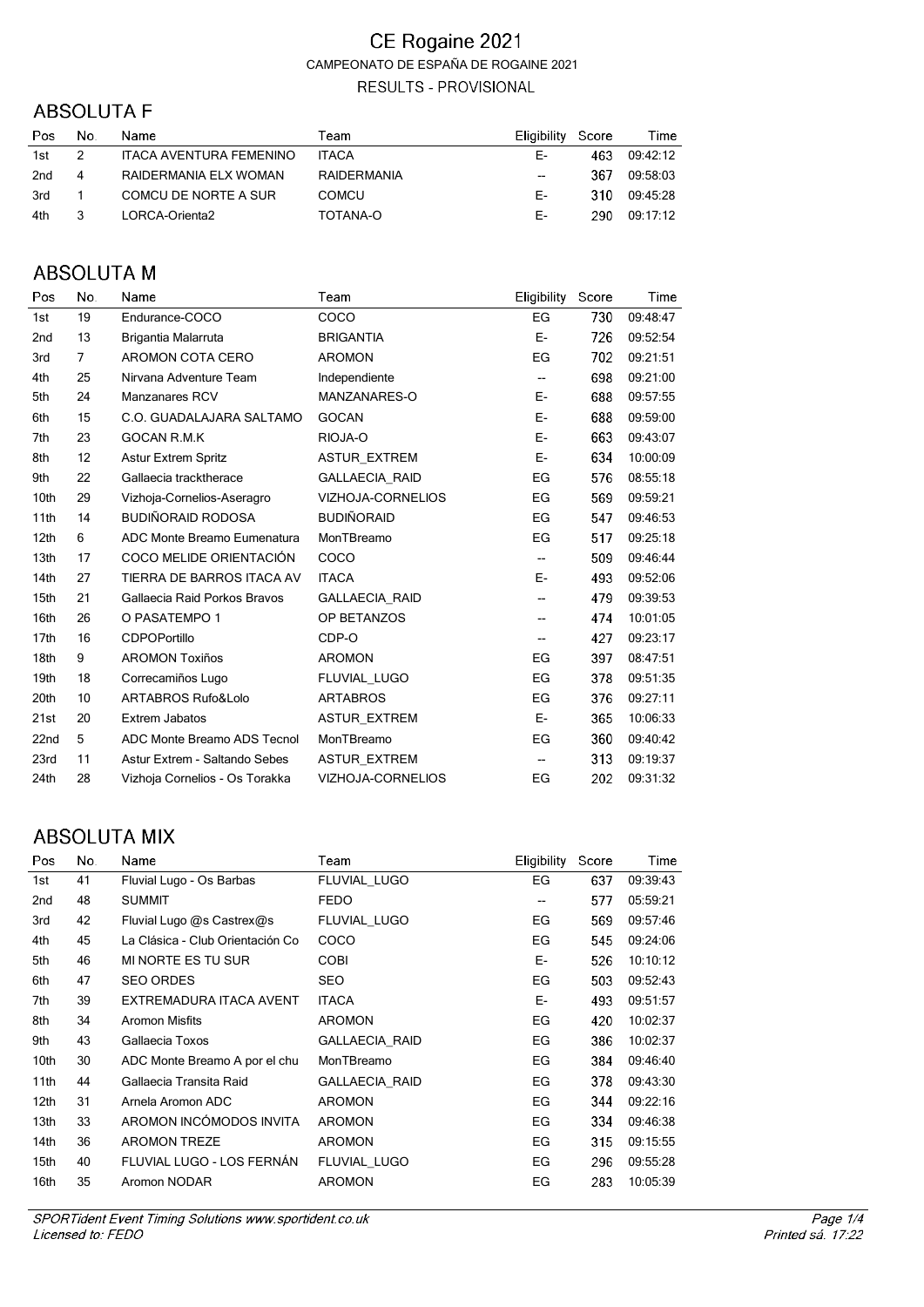#### **ABSOLUTA MIX**

| Pos              | No. | Name         | Геаm                 | Eligibility Score |     | Time     |
|------------------|-----|--------------|----------------------|-------------------|-----|----------|
| 17 <sub>th</sub> | 32  | Arnela Coxos | ADC ARNELA           | EG                | 251 | 09:42:55 |
| 18th             | 49  | Team-O       | UNIVERSIDAD ALICANTE | Е-                | 213 | 09:39:46 |
|                  | 38  | Entrebalizas | <b>ENTREBALIZAS</b>  | Е-                | 460 | mF       |

## **JUNIOR F**

| Pos             | No. | Name                 | Team                  | Eligibility Score |     | Time     |
|-----------------|-----|----------------------|-----------------------|-------------------|-----|----------|
| 1st             | 95  | CEAM-O ibi           | <b>CEAM IBI-O</b>     | Е-                | 226 | 05:52:37 |
| 2 <sub>nd</sub> | 98  | Gallaecia "Las Dopi" | <b>GALLAECIA RAID</b> | EG                | 221 | 05:47:31 |
| 3rd             | 97  | Compás - Magenta     | <b>COMPÁS</b>         | EG                | 137 | 04:17:28 |
| 4th             | 96  | Compás - Eslima      | <b>COMPÁS</b>         | EG                | 109 | 04:52:38 |

#### **JUNIOR M**

| Pos | No. | <b>Name</b>      | ™eam                 | Eligibility Score |     | Time     |
|-----|-----|------------------|----------------------|-------------------|-----|----------|
| 1st | 99  | <b>CV JUNIOR</b> | UNIVERSIDAD ALICANTE |                   | 227 | 05:39:09 |

#### **JUNIOR MIXTA**

| Pos | No. | Name                     | Team            | Eligibility Score |      | Time     |
|-----|-----|--------------------------|-----------------|-------------------|------|----------|
| 1st | 100 | <b>COLIVENC</b>          | <b>COLIVENC</b> | F-                | 348. | 05:53:02 |
| n/c | 102 | <b>TEAM TRIO AMOROSO</b> | GALLAECIA RAID  | F-                | 288. | 05:39:15 |
| 2nd | 101 | ITACA JUNIOR MIXTO       | <b>ITACA</b>    | F-                | 269. | 05:47:58 |

### **OPEN CORTO**

| Pos              | No. | Name                            | Team                  | <b>Eligibility</b>       | Score | Time     |
|------------------|-----|---------------------------------|-----------------------|--------------------------|-------|----------|
| 1st              | 121 | Liceo Promesas                  | <b>LICEO</b>          |                          | 176   | 03:53:08 |
| 2 <sub>nd</sub>  | 118 | Gallaecia Kids                  | <b>GALLAECIA RAID</b> | $\overline{\phantom{a}}$ | 169   | 03:21:13 |
| 3rd              | 113 | <b>BRIGANTIA ALPHA</b>          | <b>BRIGANTIA</b>      | $\overline{\phantom{a}}$ | 145   | 03:48:54 |
| 4th              | 119 | HERMANOS GÓMEZ SUÁREZ           | <b>FEDO</b>           | --                       | 132   | 03:52:53 |
| 5th              | 117 | Gallaecia ABC                   | <b>GALLAECIA RAID</b> | $- -$                    | 126   | 03:46:22 |
| 6th              | 116 | LOS RUMBEROS DE LA BRUJ         | <b>FEDO</b>           | --                       | 119   | 03:59:41 |
| 7th              | 123 | Xesteiras - Spacio Salud        | <b>XESTEIRAS</b>      | $- -$                    | 107   | 04:21:12 |
| 8th              | 114 | <b>BRIGANTIA OMEGA</b>          | <b>BRIGANTIA</b>      | $- -$                    | 85    | 04:04:11 |
| 9th              | 120 | Honorina - Club Orientación Cor | <b>FEDO</b>           | $-$                      | 40    | 04:07:57 |
| 10 <sub>th</sub> | 112 | <b>Astur Extremas</b>           | <b>ASTUR EXTREM</b>   | $- -$                    | 0     | 04:39:12 |
|                  |     |                                 |                       |                          |       |          |

## **OPEN LARGO**

| Pos              | No. | Name                         | Team                  | Eligibility | Score | Time     |
|------------------|-----|------------------------------|-----------------------|-------------|-------|----------|
| 1st              | 55  | Las Martínez-Castedo         | Ultra Maximus         | --          | 464   | 07:52:24 |
| 2 <sub>nd</sub>  | 124 | OsAndré                      | <b>FPO</b>            | --          | 366   | 07:46:53 |
| 3rd              | 53  | <b>GALLAECIA CEIVE</b>       | <b>GALLAECIA RAID</b> | --          | 359   | 07:46:55 |
| 4th              | 37  | Brigantia Artabria           | <b>BRIGANTIA</b>      | --          | 311   | 07:59:34 |
| 5th              | 57  | Rasa Palleira                | <b>FEDO</b>           | $- -$       | 271   | 08:11:03 |
| 6th              | 54  | Habelas Hainas TranTran      | <b>HABELAS HAINAS</b> | $- -$       | 261   | 07:41:09 |
| 7th              | 52  | <b>BRIGANTIA ESTARUBEN</b>   | <b>BRIGANTIA</b>      | $- -$       | 225   | 05:17:08 |
| 8th              | 58  | Roca                         | <b>LICEO</b>          | $- -$       | 181   | 07:47:50 |
| 9th              | 51  | <b>AROMON USC Pitelianas</b> | <b>AROMON</b>         | --          | 168   | 07:28:45 |
| 10 <sub>th</sub> | 56  | Perdiendo el Norte           | <b>FEDO</b>           | --          | 0     | 08:31:40 |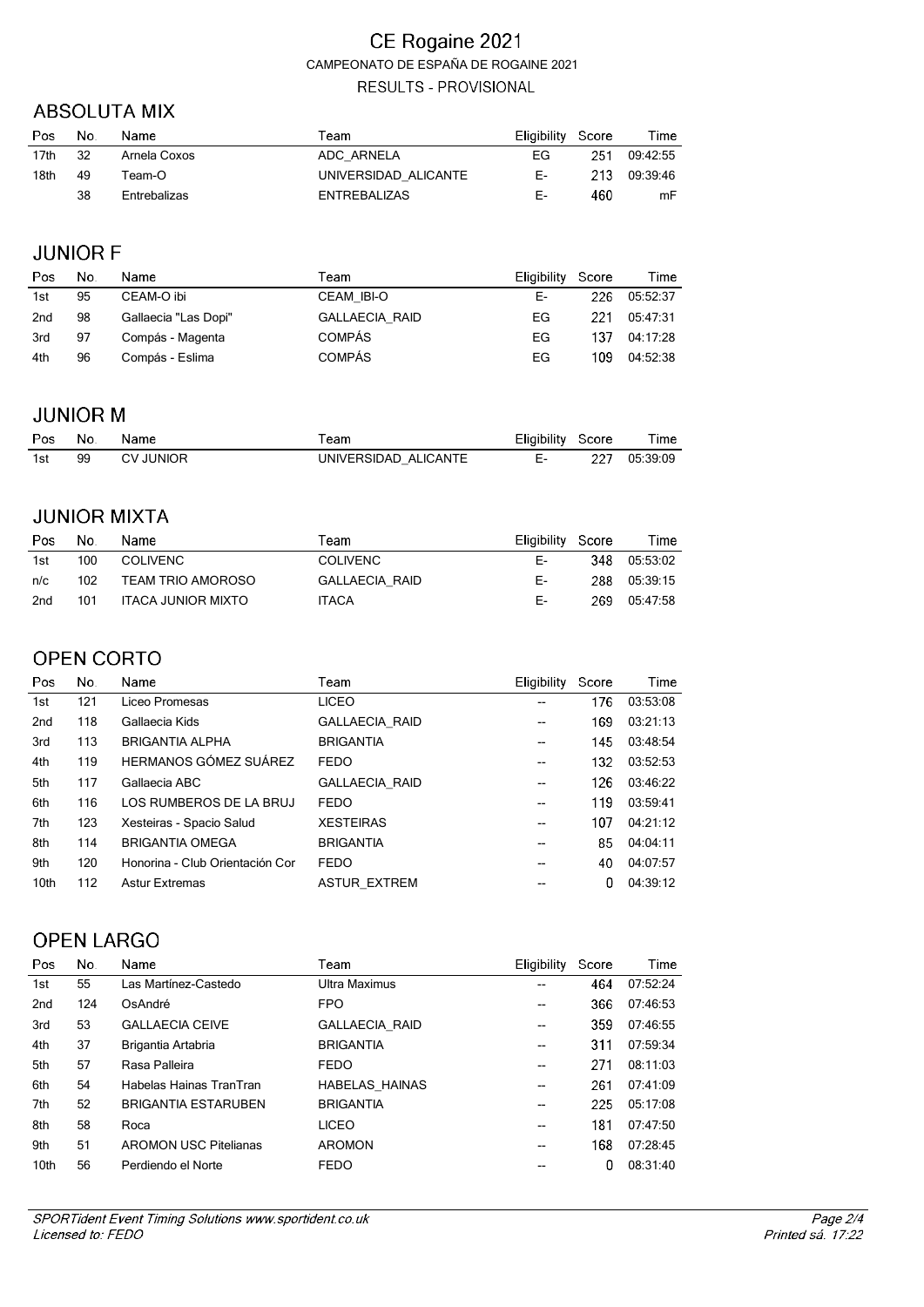#### SUPERVET.F

| <b>Pos</b> | No. | Name              | eam  | Eligibility Score |     | Time     |
|------------|-----|-------------------|------|-------------------|-----|----------|
| 1st        | 103 | USC Golden Ladies | IJSC | EG                | 189 | 05:55:50 |

### SUPERVET.M

| Pos | No. | Name                          | Team         | Eligibility Score |      | Time     |
|-----|-----|-------------------------------|--------------|-------------------|------|----------|
| 1st | 107 | Topen                         | TOLEDO-O     | F-                | 341  | 06:01:39 |
| 2nd | 105 | FLUVIAL LUGO MURALLA RO       | FLUVIAL LUGO | EG.               | 219. | 06:01:20 |
| 3rd | 104 | <b>CDCEBE RESILIENCE TEAM</b> | APU-O        | F-                | 204. | 05:25:45 |
| 4th | 106 | MONTAÑA-USC                   | USC          | EG                | 199  | 05:46:11 |

# SUPERVET.MIX

| Pos | No. | Name               | Team                  | Eligibility | Score | Time     |
|-----|-----|--------------------|-----------------------|-------------|-------|----------|
| 1st | 109 | Compás - Endorfina | <b>COMPÁS</b>         | EG.         | 297   | 05:53:56 |
| 2nd | 110 | CORREMONTES.ES     | <b>ASTUR EXTREM</b>   | F-          | 268.  | 05:53:00 |
| 3rd | 108 | AROMON SUPERVETMIX | <b>AROMON</b>         | EG.         | 258   | 05:49:39 |
| 4th | 111 | Gallaecia Trasnos  | <b>GALLAECIA RAID</b> | EG          | 183   | 06:01:34 |

### **VETERANO MIX**

| Pos              | No. | Name                        | Team                  | Eligibility | Score | Time     |
|------------------|-----|-----------------------------|-----------------------|-------------|-------|----------|
| 1st              | 81  | <b>Astur Extremix</b>       | <b>ASTUR EXTREM</b>   | Е-          | 436   | 07:56:19 |
| 2nd              | 83  | Compás - MTC                | <b>COMPÁS</b>         | EG          | 388   | 07:33:22 |
| 3rd              | 85  | Gallaecia Aventura-Consa    | GALLAECIA_RAID        | EG          | 380   | 07:53:01 |
| 4th              | 90  | Gallaecia Raidsistiré       | GALLAECIA_RAID        | EG          | 370   | 07:01:43 |
| 5th              | 84  | DOS DE CAZALLA-LORCA.O      | LORCA-O               | Е-          | 365   | 07:38:58 |
| 6th              | 94  | Vizhoja-Cornelios           | VIZHOJA-CORNELIOS     | EG          | 348   | 07:44:18 |
| 7th              | 79  | Arnela Choscos              | ADC ARNELA            | EG          | 335   | 08:07:43 |
| 8th              | 93  | UVIGO FunNanoBio            | U-VIGO                | EG          | 330   | 07:59:03 |
| 9th              | 89  | Gallaecia Raid Pimk         | <b>GALLAECIA RAID</b> | EG          | 291   | 07:41:28 |
| 10th             | 92  | Tjalve Chai                 | TJALVE                | E-          | 291   | 07:53:57 |
| 11th             | 82  | <b>BUDIÑORAID SERTUY</b>    | <b>BUDIÑORAID</b>     | EG          | 288   | 07:49:46 |
| 12 <sub>th</sub> | 91  | Pés Negros                  | SANROQUE              | EG          | 279   | 07:44:23 |
| 13th             | 86  | Gallaecia Ciclos Quintena   | <b>GALLAECIA RAID</b> | EG          | 263   | 07:45:56 |
| 14th             | 80  | Astur Extrem Navigator 2/3  | ASTUR_EXTREM          | --          | 248   | 08:02:31 |
| 15th             | 88  | <b>GALLAECIA RAID GAMOS</b> | <b>GALLAECIA RAID</b> | EG          | 247   | 08:02:35 |
| 16th             | 87  | Gallaecia Pasea             | <b>GALLAECIA RAID</b> | EG          | 203   | 08:20:20 |

### **VETERANOS F**

| Pos             | No. | Name                    | Team              | <b>Eligibility</b> | Score | Time     |
|-----------------|-----|-------------------------|-------------------|--------------------|-------|----------|
| 1st             | 60  | CURVAS DE NIVEL-LORCA.O | LORCA-O           | Е-                 | 274   | 07:55:24 |
| 2 <sub>nd</sub> | 62  | U-Vigo Pisamontes 1     | U-VIGO            | EG                 | 250   | 07:47:22 |
| 3rd             | 63  | Valencia-O Detectives   | <b>VALENCIA-O</b> | Е-                 | 247   | 07:54:25 |
| 4th             | 59  | Aromon de vagar         | <b>AROMON</b>     | EG                 | 208   | 07:58:10 |
| 5th             | 61  | PANGEA-O                | ALHAMA COYM       | Е-                 | 207   | 07:18:05 |

# **VETERANOS M**

| Pos | No. | Name                                          | Team   | Eligibility Score | Time         |
|-----|-----|-----------------------------------------------|--------|-------------------|--------------|
| 1st |     | Fluvial Lugo - Colmenar Orientac FLUVIAL LUGO |        | Е-                | 628 07:52:52 |
| 2nd |     | AROMON KSINFRO                                | AROMON | FG.               | 594 07:40:48 |